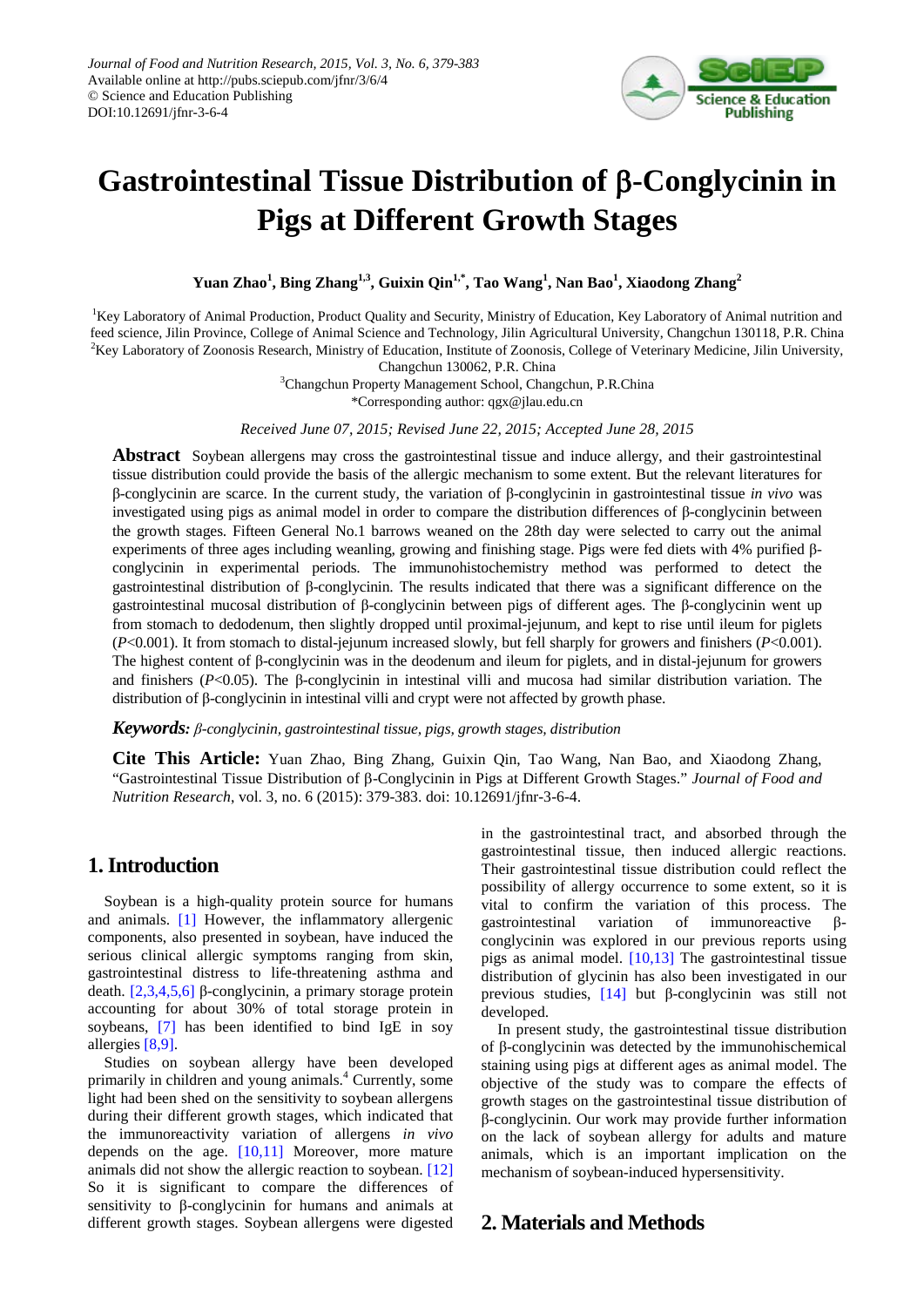#### **2.1. Preparation of** β**-conglycinin**

Purified β-conglycinin suspension containing more than 85% β-conglycinin in diets were kindly donated by Professor Shuntang Guo at the Food Institute of China Agricultural University (Patent number, 200410029589.4, Beijing,China).

#### **2.2. Production of Polyclonal Antibody**

β-Conglycinin samples of over 95% purity as immunogens were isolated and purified from defatted soy flour by the method of Setsuko et al. (1987). [\[15\]](#page-4-7) Polyclonal antibody against β-conglycinin was produced and purified as described in our previous study [\[13\].](#page-4-8)

#### **2.3. Animals, Diets and Experimental Design**

Animals were maintained according to the rules of China Animal Care and use Committee. The experiment using pigs from the same herd was conducted in the Jilin University Experimental Pig Farm (Changchun, China). Fifteen healthy General No.1 barrows with an average initial body weight of 7.06± 0.5 kg, weaned on the 28th day, were randomly allotted to three groups, each group with five replicates. All pigs received diets without ingredients originating from soybean products in nonexperimental periods; while the pigs received diets containing 4% purified β-conglycinin in experimental periods according to the report of Sun et al. (2008). [\[16\]](#page-4-9) After 3 days of adaptation, the experimental periods of each group started, and lasted for 7 days. The experiment in each group was experienced from 30 to 37 days (weaning piglets), from 98 to 105 days (growing pigs) or from 168 to 175 days (finishing pigs), respectively. Pigs were fed supplements without leguminous products during the suckling period in order to adapt to this routine. The composition and nutrient content of the diets are shown in [Table 1.](#page-1-0) The diets were formulated to meet NRC (1998) requirements on an isoenergetic and isonitrogenous basis.

<span id="page-1-0"></span>

| Table 1. Ingredient composition and nutrient levels of the diets                                                                               |         |                          |                               |                               |                          |                      |                             |                             |
|------------------------------------------------------------------------------------------------------------------------------------------------|---------|--------------------------|-------------------------------|-------------------------------|--------------------------|----------------------|-----------------------------|-----------------------------|
|                                                                                                                                                |         |                          | Experimental periods          |                               |                          | Experimental periods |                             | <b>Experimental periods</b> |
| Body weight of pigs (kg)                                                                                                                       | $3 - 5$ | $5-10$                   | $5-10$                        | $10 - 20$                     | $20 - 60$                | $20 - 60$            | 60-120                      | 60-120                      |
| Ingredients $(\% )$                                                                                                                            |         |                          |                               |                               |                          |                      |                             |                             |
| Maize                                                                                                                                          | 13.00   | 22.00                    | 21.00                         | 70.65                         | 74.85                    | 73.00                | 77.50                       | 75.00                       |
| Fish meal                                                                                                                                      | 13.00   | 11.20                    | 8.10                          | 13.00                         | 8.80                     | 6.00                 | 6.50                        | 3.75                        |
| Corn gluten meal                                                                                                                               |         |                          |                               | 9.00                          | 9.00                     | 9.50                 | 6.50                        | 3.80                        |
| Wheat bran                                                                                                                                     |         |                          |                               | $\overline{\phantom{m}}$      | 5.00                     | 4.87                 | 7.20                        | 7.80                        |
| Whey powder                                                                                                                                    | 13.55   | 18.00                    | 18.00                         | 2.00                          | $\overline{\phantom{0}}$ |                      |                             |                             |
| Milk powder                                                                                                                                    | 58.00   | 48.00                    | 48.00                         | 4.40                          | $\overline{\phantom{0}}$ |                      |                             | $\overline{\phantom{0}}$    |
| $\beta$ -conglycinin                                                                                                                           |         |                          | 4.00                          | $\overbrace{\phantom{aaaaa}}$ |                          | 4.00                 |                             | 4.00                        |
| Corn oil                                                                                                                                       |         |                          | $\overbrace{\phantom{13333}}$ | $\overbrace{\hspace{15em}}$   | 1.00                     | 1.00                 | 1.00                        | 1.10                        |
| Salt                                                                                                                                           | 0.20    | 0.20                     | 0.20                          | 0.20                          | 0.20                     | 0.20                 | 0.20                        | 0.20                        |
| Vitamin premix1                                                                                                                                | 0.10    | 0.10                     | 0.10                          | 0.10                          | 0.10                     | 0.10                 | 0.10                        | 0.10                        |
| Vitamin premix2                                                                                                                                | 0.20    | 0.20                     | 0.20                          | 0.15                          | 0.15                     | 0.15                 | 0.15                        | 0.15                        |
| Limestone                                                                                                                                      | 0.10    | 0.30                     | 0.40                          | 0.40                          | 0.70                     | 0.85                 | 0.70                        | 0.85                        |
| CaHPO <sub>4</sub>                                                                                                                             | 1.17    |                          |                               | $\overbrace{\hspace{15em}}$   |                          | 0.10                 | $\overbrace{\hspace{15em}}$ | 1.10                        |
| L-Lysine                                                                                                                                       | 0.68    | $\overline{\phantom{0}}$ | $\overline{\phantom{0}}$      | 0.10                          | 0.20                     | 0.23                 | 0.15                        | 0.15                        |
| Nutrient contents3 (%)                                                                                                                         |         |                          |                               |                               |                          |                      |                             |                             |
| Crude protein                                                                                                                                  | 26.37   | 23.92                    | 23.67                         | 20.82                         | 17.99                    | 17.96                | 15.73                       | 15.66                       |
| Digestive energy (MJ/kg)                                                                                                                       | 17.23   | 16.91                    | 16.81                         | 14.38                         | 14.09                    | 14.00                | 14.01                       | 13.90                       |
| Calcium                                                                                                                                        | 0.92    | 0.86                     | 0.78                          | 0.70                          | 0.62                     | 0.59                 | 0.53                        | 0.51                        |
| Phosphorus                                                                                                                                     | 0.75    | 0.83                     | 0.76                          | 0.66                          | 0.55                     | 0.50                 | 0.50                        | 0.45                        |
| Lysine                                                                                                                                         | 1.53    | 2.00                     | 1.94                          | 1.17                          | 0.96                     | 0.95                 | 0.79                        | 0.76                        |
| Vitamin premixprovided per kilogram of complete diet: vitamin A, 45,000 IU; vitamin D3, 10,000 IU; vitamin E, 60 mg; vitamin K3, 5 mg; vitamin |         |                          |                               |                               |                          |                      |                             |                             |

B1, 2mg; vitamin B2, 15 mg; vitamin B6, 6 mg; vitamin B12, 0.05 mg; folic acid, 0.5 mg; biotin, 0.1 mg; niacin, 40 mg; pantothenic acid, 25 mg. <sup>2</sup> Mineral premix per kilogram of complete diet: Cu, 25 mg; Fe, 50 mg; Zn, 16

<sup>3</sup> Calculated value.

#### **2.4. Sample Collection and PREPARATION**

Pigs were anesthetized with excess procaine and slaughtered 1 hour after the morning meal at the end of the experimental periods. The abdomen was opened and the gastrointestinal tract removed from the gastroesophageal junction to the distal end of the ileum. The tissue samples of 3 cm in length from the stomach, the mid-duodenum, the proximal-jejunum, the mid-jejunum, the distaljejunum and the ileum were collected immediately. The 3 cm intestinal segments were washed in saline, fixed in formalin, embedded in paraffin. The sections were cut with five-um thick and stained by the immunohistochemistry for microscopic examination.

#### **2.5. Immunohistochemical Staining**

To detect the gastrointestinal distribution of βconglycinin, we applied the labeled Streptavidin-Peroxidase complex method using a commercially available kit (Ultrasensitive Kit, KIT9706, Maixin, Fuzhou, China) with the binding of anti-β-conglycinin polyclonal antibody. Paraffin sections were exposed to microwave pretreatment (in 10-mmol/L citrate buffer, pH 6 at 850W for 20 min). The 1.25μg mL<sup>-1</sup> of anti-βconglycinin polyclonal antibodies was the optimal concentration in order to reduce the nonspecific reaction. Sections were then counterstained with hematoxylin, dehydrated, cleared, and permanently mounted. Negative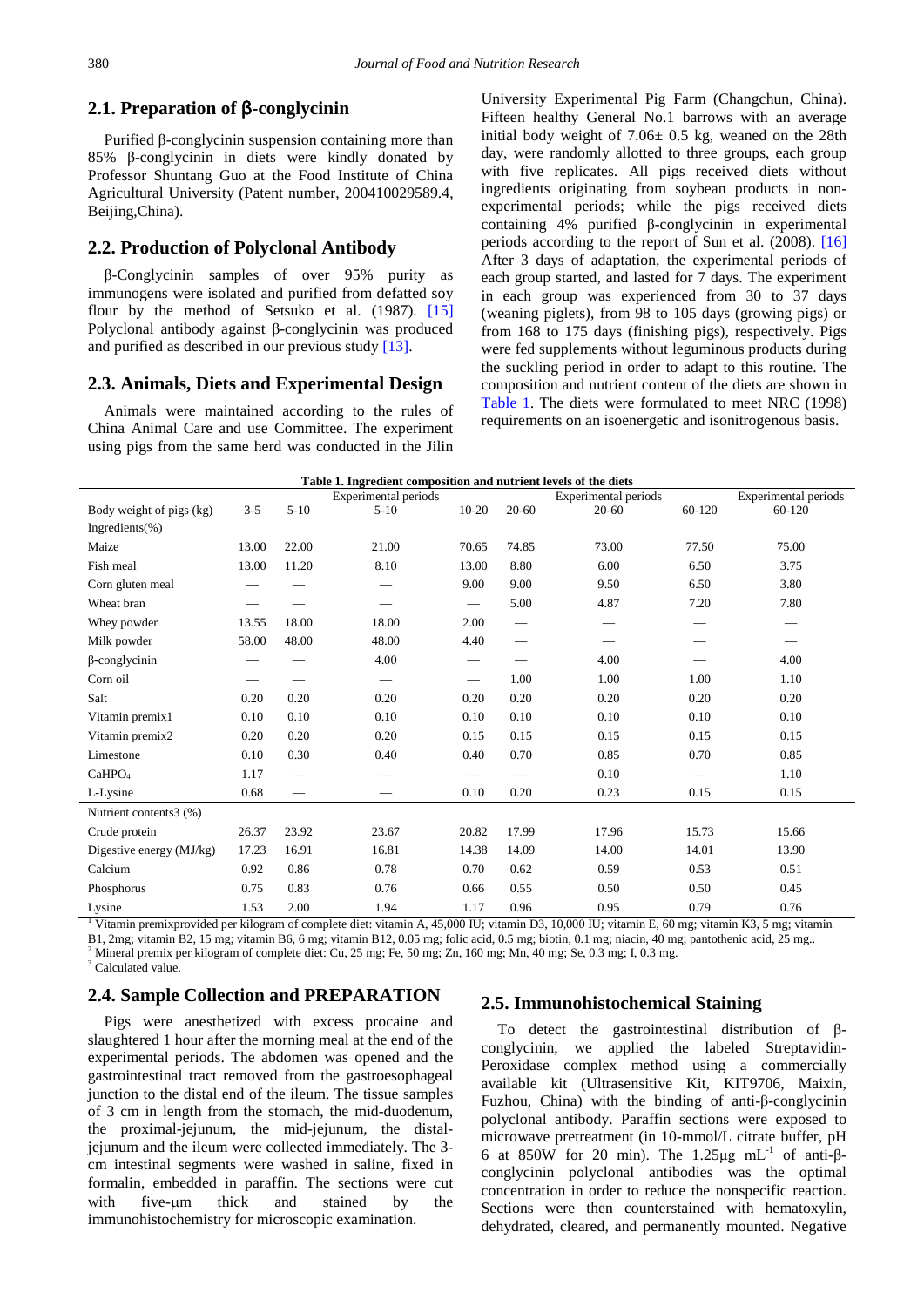control sections were produced by omission of the primary antibody.

#### **2.6. β-Conglycinin Quantity in Tissue**

The β-conglycinin in the gastro-intestinal tissue were quantified by measuring the Integrated optical density (IOD) of the immunoreactive staining. The specific brown staining was scanned. The IOD at the site of mucosa, villus and crypt of the different gastrointestinal tissue were estimated using Image-Pro Plus 5.0 software. The control sections resulted in negligible background staining (data not shown).

#### **2.7. Statistical Analysis**

<span id="page-2-0"></span>All data were analyzed using the general linear model procedure of Statistical Package for Social Sciences version 11.5 (SPSS Inc., Chicago, USA). *P*-values≤0.05 were considered statistically significant. Duncan's multiple range test was employed to test the differences among the means.

## **3. Results**

#### **3.1. Location of β-conglycinin**

Positive staining of β-Conglycinin was distributed in the mucosa of stomach, duodenum, jejunum and ileum [\(Figure 1\)](#page-2-0). Much β-conglycinin was observed in mucous epithelium and lamina propria. And most of it was located in the intestinal villi, but less in the crypt, central lacteal and connective tissue. There was no positive staining found in negative control (photo not shown).



**Figure 1.** Location of β-Conglycinin (Arrows) in Distal- jejunum of Piglets (A), Growers (B) and Finishers (C) (80×)

## **3.2. Distribution of β-conglycinin in the Gastrointestinal Mucosa**

The distribution of β-conglycinin in the gastrointestinal mucosa was significantly influenced by the growth phase (*P*<0.001) shown from [Figure 2.](#page-2-1) The mucosal contents of β-conglycinin from proximal-jejunum to distal-jejunum increased slowly with the growth of age  $(P<0.001)$ .

<span id="page-2-1"></span>The mucosal content of β-conglycinin increased from stomach to duodenum then dropped and tended to go up but hardly changed between proximal-jejunum and distaljejunum or between mid-jejunum and ileum in piglets (*P*<0.05). The mucosal content of β-conglycinin in growers and finishers was different from piglets, it increased slowly between the stomach and distal-jejunum but fell sharply in the ileum (*P*<0.05). Although the lowest content was in the stomach for pigs at different growth stages ( $P<0.05$ ), the highest content of  $\beta$ -conglycinin in the gastrointestinal mucosa was in the duodenum and ileum for piglets and in distal-jejunum for growers and finishers (*P*<0.05).



**Figure 2.** Distribution of β-Conglycinin in the different parts of gastrointestinal mucosa of piglets, growers and finishers

## **3.3. Distribution of** β**-conglycinin in the Small Intestinal Villi and Crypt**

As presented in [Figure 3,](#page-3-0) growth phase had no significant effects on distribution of β-conglycinin in intestinal villi ( $P=0.287$ ). The distribution of βconglycinin in intestinal villi of pigs at different growth phases was similar to that in intestinal mucosa. The βconglycinin content in duodenum was more than jejunum and ileum for piglets  $(P<0.05)$ , and it grew up slowly but did not result in a significant rise from proximal-jejunum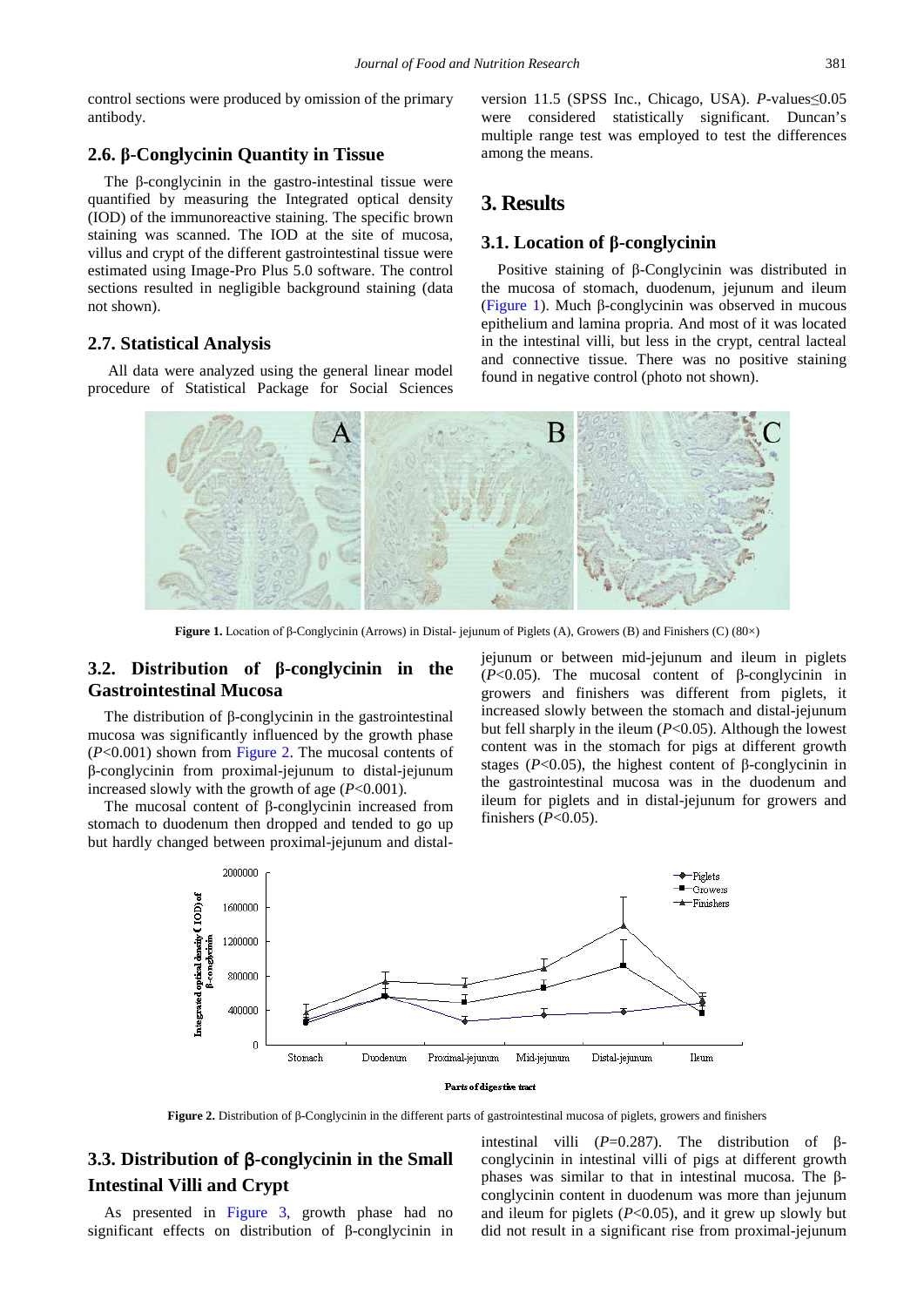<span id="page-3-0"></span>to distal-jejunum or from mid-jejunum to ileum (*P*<0.05). Different from piglets, the content of β-conglycinin for growers and finishers between the upper small intestine (duodenum and proximal-jejunum) showed no significant differences (*P*>0.05), and then increased steady until

distal-jejunum but dropped drastically in the ileum  $(P<0.05)$ .

[Figure 4](#page-3-1) showed that Growth phase and part of digestive tract had no significant effects on the content of β-conglycinin in the small intestinal crypt (*P*>0.05).



**Figure 3.** Distribution of β-Conglycinin in the small intestinal villi of piglets, growers and finishers

<span id="page-3-1"></span>

**Figure 4.** Distribution of β-Conglycinin in the small intestinal crypt of piglets, growers and finishers

## **4. Discussion**

A significant difference on the gastrointestinal mucosal distribution of β-conglycinin between pigs at different ages was found in this study, which mainly ascribe to their great discrepancy of digestive physiology. The lower gastroduodenal absorption of β-conglycinin for piglets might be caused by the immature digestive function,  $[17,19]$  the weaning stress  $[20,21]$  and the rapid stomach emptying time [\[17\],](#page-4-10) and this status had been not changed until growers. With the increasing age, the mucosal distribution of β-conglycinin from jejunum to distaljejunum increased slowly owing to the improved digestibility and absorbility of protein.

The data in this study indicated that the piglets presented a different distribution of β-conglycinin in the gastrointestinal mucosa compared with growers and finishers. Much β-conglycinin had occured in the ileum of piglets. It could be explained from two aspects. For one thing, the intestinal mast cells could be elevated by βconglycinin [\[22,23\]](#page-4-12) and activated by its specific IgE. This contributed to an excessive release of histamine, then might result in both the change of intestinal motility [\[24\]](#page-4-13) and the occurrence of allergic symptoms. Since the mast cell numbers in the ileum were greater than in the proximal intestine (in the duodenum and jejunum) [\[16\],](#page-4-9)

much release of histamine occurred in the distal intestine. Therefore, the β-conglycinin-induced allergy might enlarge the intestinal permeability, resulting in more βconglycinin in the ileum. Moreover, many lymphoid patches are located in the distal-jejunum and the ileum, and the M cells, specialized epithelial cells, are found exclusively in the lymphoid follicle-associated epithelium (FAE) of Peyer's patches [\[25,26\].](#page-4-14) The M cells could transfer the allergens to the lymphoid cells of the *lamina propia*, and also disturb the permeability of the adjacent epithelium to allergic proteins. For another, the low mucosal contents of β-conglycinin in the ileum of growerfinisher pigs might be attributed to the little β-conglycinin in the ileal digesta.

Comparing with our previous report, [\[14\]](#page-4-6) the gastrointestinal mucosal distribution variation of βconglycinin was differed from glycinin. The present work clearly demonstrates the highest content of β-conglycinin in the gastrointestinal mucosa was in the duodenum and ileum for piglets, while glycinin was in the ileum. The stability to gastric digestion of β-conglycinin resulted in the higher protein residual in the stomach and the start of small intestine than glycinin, [\[10,27\]](#page-4-4) which might give rise to a higher mucosal distribution of β-conglycinin in the duodenum compared with glycinin. In addition, the higher glycinin in the ileum than β-conglycinin could be explained by the limited hydrolysis of glycinin in the